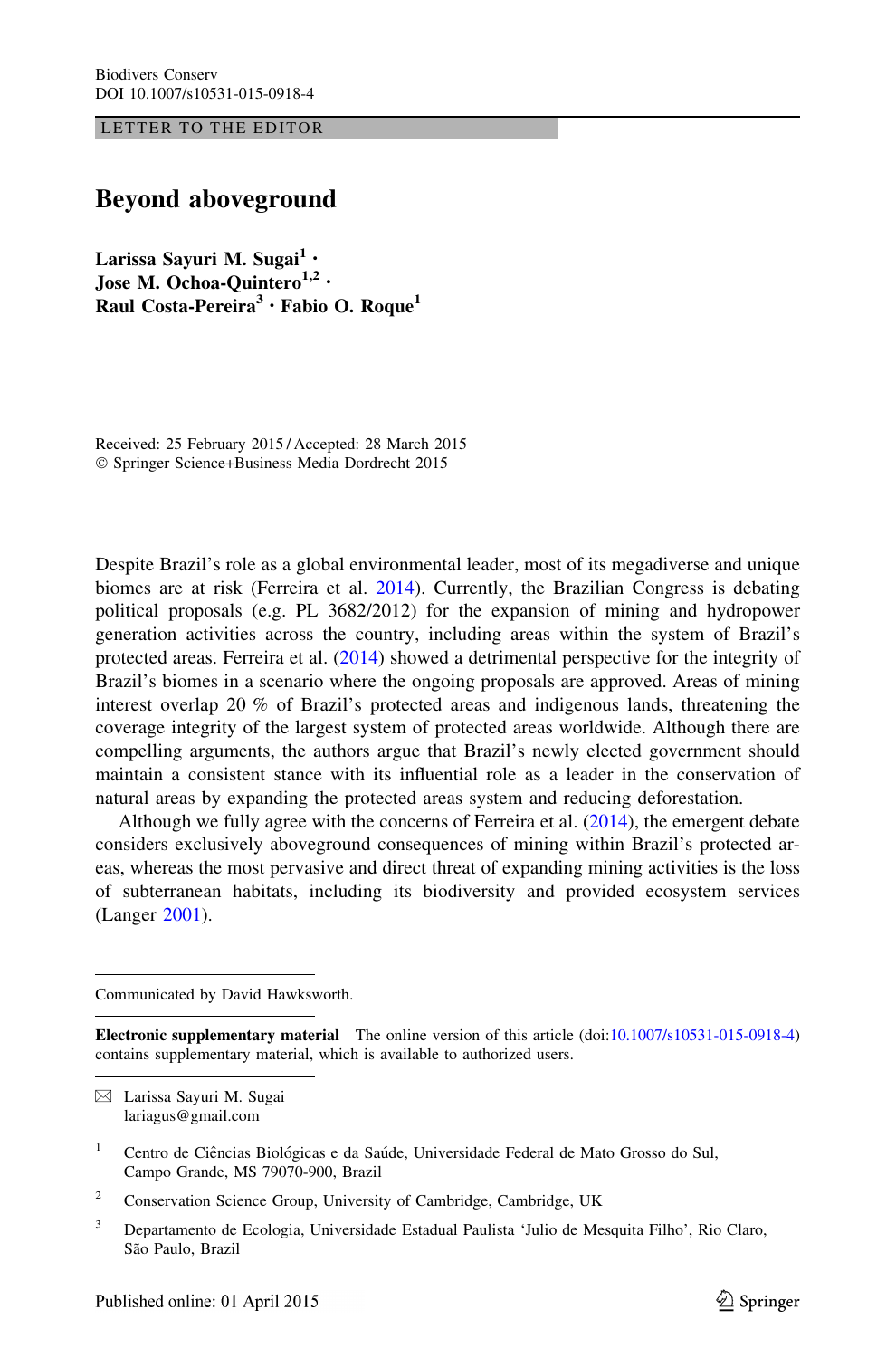<span id="page-1-0"></span>Habitat loss due to quarrying activities, consequences of land use conversion as sedimentation, impacts on the flux of groundwater drainage, pollution, and invasive species may cause long term degradation of caves (Trajano [2000;](#page-3-0) Auler and Piló [2015](#page-3-0)). Whether these mining legislations are approved, an even more dramatic scenario than the one predicted by Ferreira et al. ([2014\)](#page-3-0) will threaten not only the aboveground ecosystems, but more so the integrity of Brazil's belowground ecosystems.

Following the same approach used by Ferreira et al. [\(2014](#page-3-0)) for Brazil's biomes, we analyzed the overlap among registered caves, mining interest areas and strictly protected areas in Brazil (see Online Resource). We found that only 11.6 % from the 13,816 registered caves are within strictly protected areas (Fig. 1a), whereas 75.6  $\%$  are in areas of mining interest (Fig. 1b). Also, for the two main categories of mining permission, we found that 48.9 % of Brazil's caves are within areas under consideration, and 26.7 % are within approved areas for mining exploitation. Alarmingly, if the Congress approves current proposals for mining expansion, almost half of the caves within protected areas are at risk to be affected (Fig. 1c). From the 1611 caves within strictly protected areas, 34.8  $%$ are in areas under consideration and 12.1 % are within approved areas. Thus, only 6 % of all Brazilian caves are indeed protected within strictly protected areas and out of any mining interest areas. This threatening degree of protection of Brazil's caves, together with



Fig. 1 The distribution of Brazil's caves and the overlapping occurrence in strictly protected areas (green) (a), and mining areas, including those with registered interest in mining activities, (under consideration, pink) and those officially approved for mining (approved, red) (b) sensu Ferreira et al. [\(2014](#page-3-0)). Relative percentage of total caves (total) and total caves inside protected areas (inside protected areas) in areas with registered interest in mining activities (White outside mining interest, Red approved, Pink under consideration, Green inside protected areas and out of mining interest areas) (c). (Color figure online)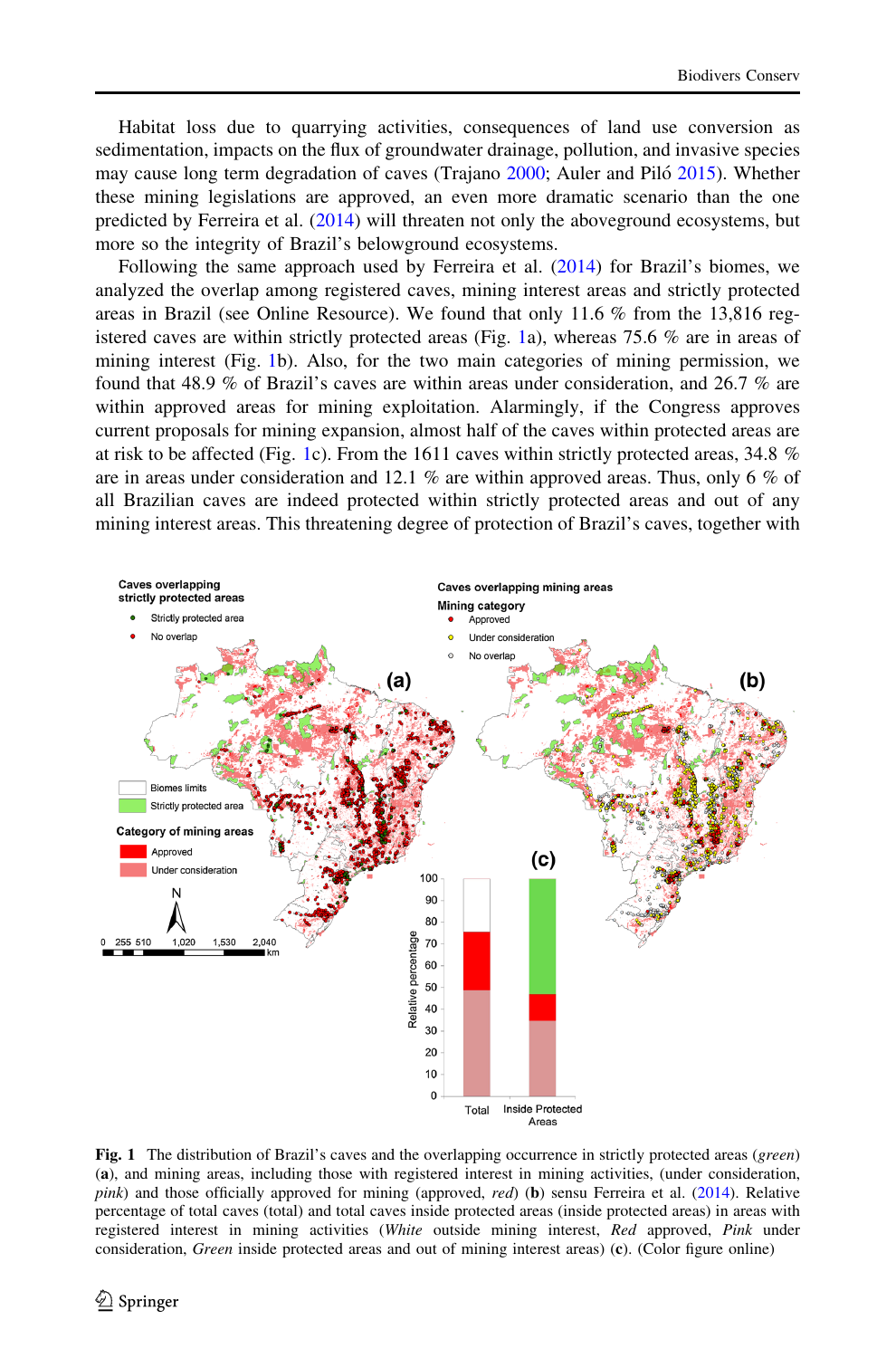the scenario discussed by Ferreira et al.  $(2014)$  $(2014)$ , escalates the risks that Brazil's biomes as a whole are facing.

An important legal mechanism for cave conservation is the Normative Resolution 347/2004 (see Online Resource for information about these legislation), updated by the Federal Decree 6.640/2008 and Normative Instruction 2/2009, which resolves the creation of relevance classes for caves. During licensing of mining concessions, if a cave is classified as ''maximum relevance'', its exploitation is not allowed. But the protection of the underground biodiversity involves more than safeguarding individual caves. The large spatial extent of the potential impacts of mining across the country (Fig. [1](#page-1-0)) leads Brazil's cave network and the surrounding landscape to serious threats. Thus, direct (e.g. structural damages, sedimentation) and indirect pressures (e.g. surrounding cave's landscape coverage change) of mining can predispose the cave systems to similar collapses as those identified by Laurance et al. ([2012](#page-3-0)) for tropical forests.

Most inferences on ecosystem and landscape integrity are based on vegetation and landuse cover assessments, for which monitoring systems, based on remote sensing technologies, are widely spread (Turner et al. [2003\)](#page-3-0). However, these approaches mostly capture aboveground changes, while the remote assessment of anthropogenic impacts on subterranean ecosystems are difficult to map and monitor, especially on a large scale. For Brazil's caves, data about degradation, current situation, and threats are being compiled by the National Cave Database. But the overall process is time-consuming, because minimum conclusions to determine the importance of a given cave require up to 1.5 years to be achieved (Auler and Piló  $2015$ ). In addition, the tools used to reduce or revert anthropic threats (i.e. offsetting and restoration) are designed for aboveground changes like defor-estation (Ferreira et al. [2014](#page-3-0); Soares-Filho et al. [2014\)](#page-3-0), and despite being an existing legal mechanism for caves (Normative Instruction 2/2009), they are undoubtedly questionable because mining impacts on caves, and their associated environments, are usually irreversible.

This scenario sets Brazil's subterranean environments as a highly threatened system, disarmed of a consistent debate in face of the recent environmental pressures. For these unique systems, that harbor high levels of endemism and provide essential ecosystem services (e.g. water supply), the network of Brazil's protected areas does not warrant a safe degree of protection, and pressures derived from mining activities expansion can irreversibly affect the integrity of the underground environment.

The newly elected government has the opportunity to refuse short-lived and environmentally impactful development projects in order to maintain Brazil's role as an environmental leader. In addition to the compelling evidence of Ferreira et al. ([2014\)](#page-3-0), we include the alarming impacts on the subterranean environments if mining exploitation is allowed in protected areas. We argue that current political debate should go beyond deforestation and forest degradation, and include the integrity of subterranean ecosystems, improving both above and belowground comprehensiveness of Brazil's biodiversity protection system.

Acknowledgments RCP is grateful to Fundação de Amparo à Pesquisa do Estado de São Paulo for the Phd grant (process #2014/20924-5). FOR is research fellow of the Conselho Nacional de Desenvolvimento Científico e Tecnológico. JMOQ is grateful to Coordenação de Aperfeiçoamento de Pessoal de Nível Superior.

Conflict of interest The authors declare that they have no conflict of interest.